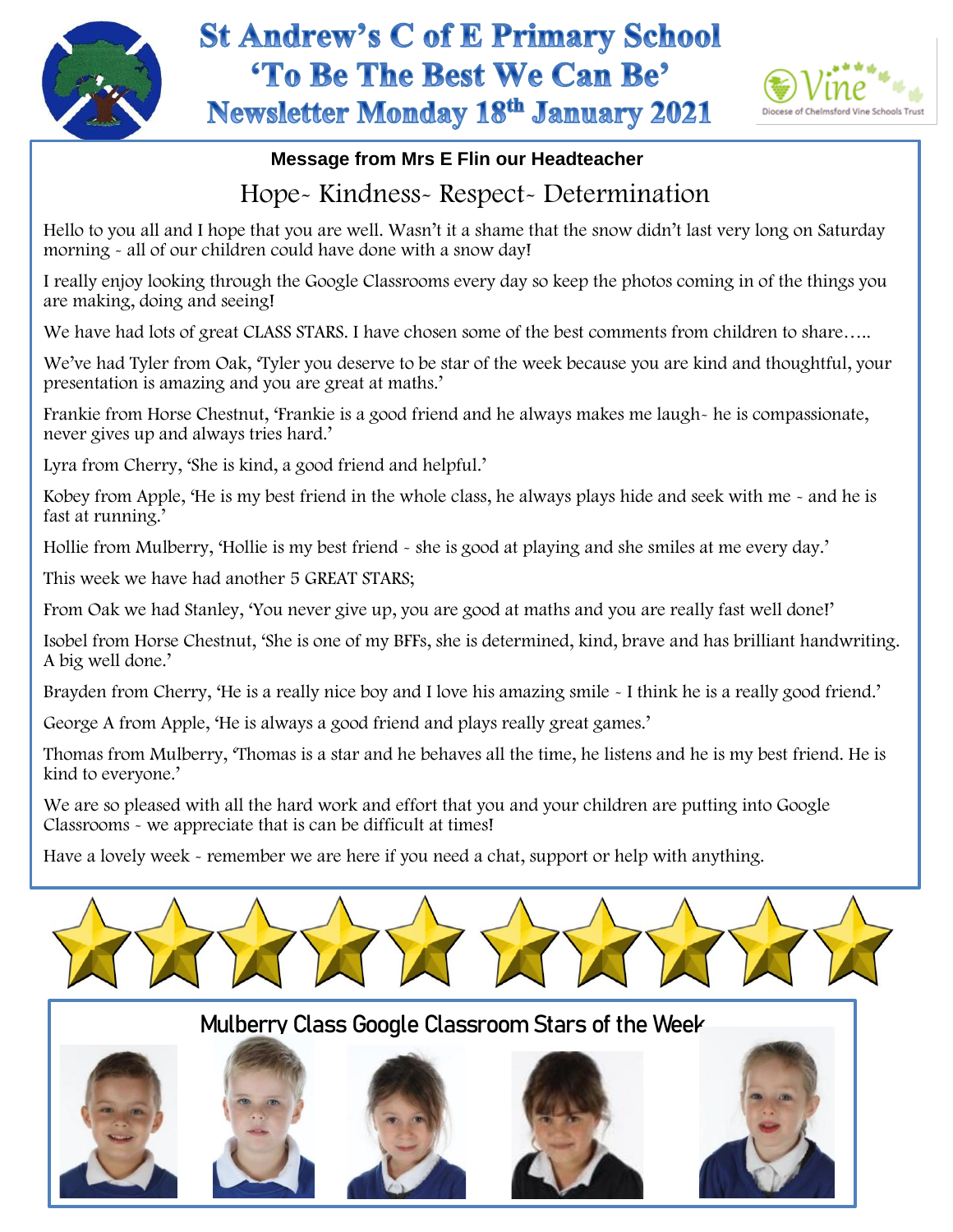

Cherry Tree Google Classroom Stars of the Week



## Horse Chestnut Google Classroom Stars of the Week